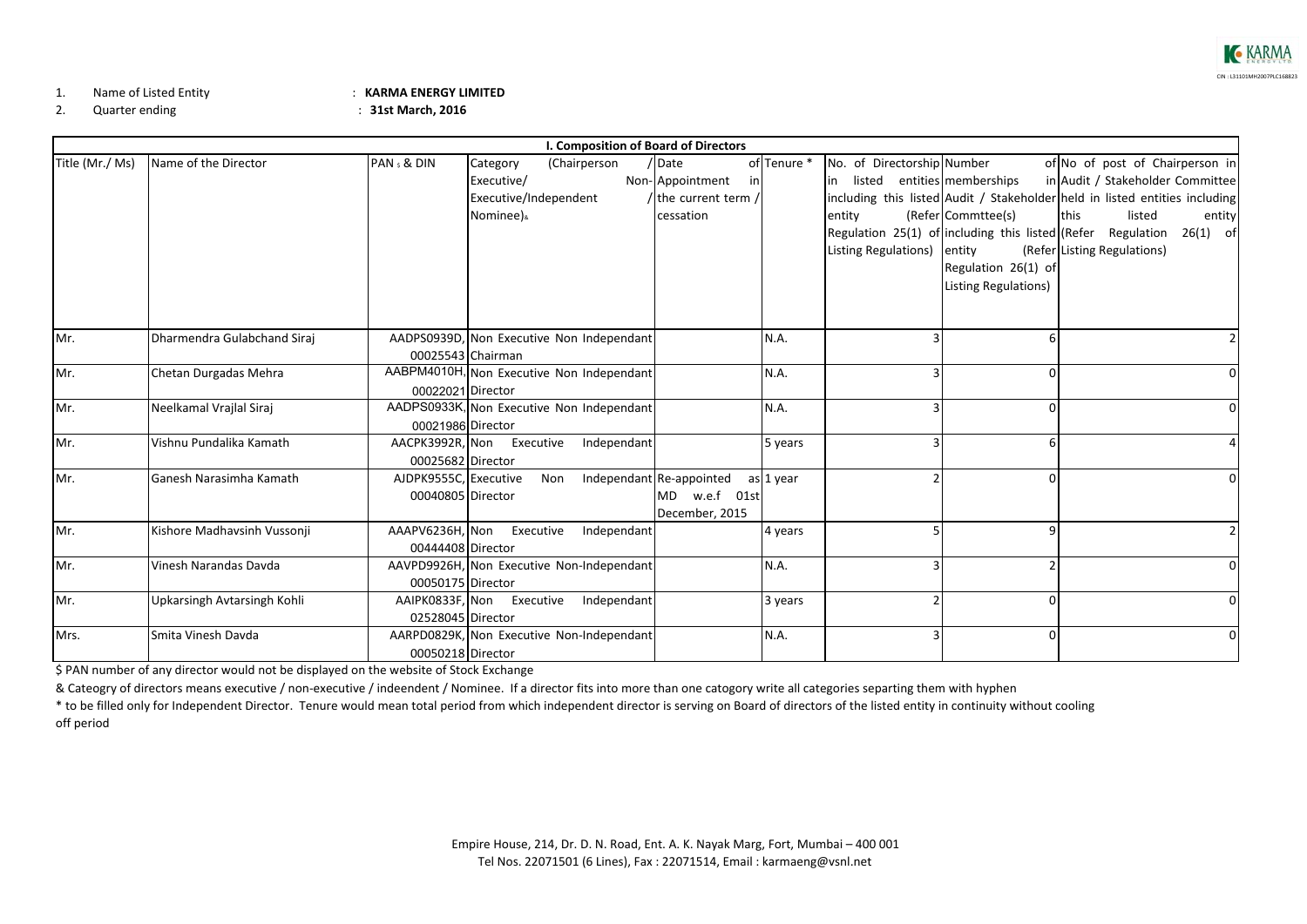

|                                        | <b>II. Composition of Committees</b> |                                                   |  |
|----------------------------------------|--------------------------------------|---------------------------------------------------|--|
| Name of Committee                      | Name of Committee members            | Category                                          |  |
|                                        |                                      | Non-Executive /<br>Executive<br>(Chairperson      |  |
|                                        |                                      | Independent/Nominees) \$                          |  |
| Audit Committee                        | Shri Vishnu Pundalika Kamath         | Non Executive Independent Director - Chairman     |  |
|                                        | Shri Dharmendra Gulabchand Siraj     | Non Executive Non Independent Director            |  |
|                                        | Shri Kishore Madhavsinh Vussonji     | Non Executive Independent Director                |  |
|                                        |                                      |                                                   |  |
| 2. Nomination & Remuneration Committee | Shri Kishore Madhavsinh Vussonji     | Non Executive Independent Director - Chairman     |  |
|                                        | Shri Vishnu Pundalika Kamath         | Non Executive Independent Director                |  |
|                                        | Shri Dharmendra Gulabchand Siraj     | Non Executive Non Independent Director            |  |
|                                        |                                      |                                                   |  |
| 3. Risk Management Committee           | Shri Dharmendra Gulabchand Siraj     | Non Executive Non Independent Director - Chairman |  |
|                                        | Shri Chetan Durgadas Mehra           | Non Executive Non Independent Director            |  |
|                                        | Shri Vinesh Narandas Davda           | Non Executive Non Independent Director            |  |
|                                        |                                      |                                                   |  |
| 4. Stakeholders Relationship Committee | Shri Dharmendra Gulabchand Siraj     | Non Executive Non Independent Director - Chairman |  |
|                                        | Shri Vishnu Pundalika Kamath         | Non Executive Independent Director                |  |
|                                        | Shri Vinesh Narandas Davda           | Non Executive Non Independent Director            |  |

& Catogory of directors means executive / non‐executive / independent / Nominee. If <sup>a</sup> director fits into more than one category write all categories separating them with hyphen

| III. Meeting of Board of Directors                  |                                                     |                                                             |  |  |  |  |
|-----------------------------------------------------|-----------------------------------------------------|-------------------------------------------------------------|--|--|--|--|
| Date(s) of Meeting (if any) in the previous quarter | Date(s) of Meeting (if any) in the relevant quarter | Maximum gap between any two consecutive (in number if days) |  |  |  |  |
| 09th November, 2015                                 | 09th February, 2016                                 | 91 days                                                     |  |  |  |  |

| IV. Meeting of Committees                                                                      |                           |                                                                                |                               |  |  |  |  |
|------------------------------------------------------------------------------------------------|---------------------------|--------------------------------------------------------------------------------|-------------------------------|--|--|--|--|
| Date(s) of meeting of the committee in the relevant Whether requirement of Quorum met(details) |                           | Date(s) of meeting of the committe in the previous Maximum gap between any two | consecutive                   |  |  |  |  |
| quarter                                                                                        |                           | Tauarter                                                                       | I meetings in number of days* |  |  |  |  |
| 09th February, 2016 - Audit Committee                                                          | Yes all 3 members present | 06th November, 2015                                                            | 94 days                       |  |  |  |  |

\* This information has to be mandatorily be given for audit committee, for rest of the committees giving this information is optional

| V. Related Party Transactions                                                                                 |                                                     |  |  |  |
|---------------------------------------------------------------------------------------------------------------|-----------------------------------------------------|--|--|--|
| <b>Subject</b>                                                                                                | Compliance Status (Yes / No / N.A) refer note below |  |  |  |
| Whether prior approval of audit committee obtained                                                            | <b>PYes</b>                                         |  |  |  |
| Whether shareholder approval obtained for material RPT                                                        | <b>PYes</b>                                         |  |  |  |
|                                                                                                               |                                                     |  |  |  |
| Whether details of RPT entered into pursuant to omnibus approval have been reviewed by Audit Committee   N.A. |                                                     |  |  |  |

#### **Note**

1. In the column "Compliance Status", compliance or non‐compliance may be indicated by Yes/No/N.A.. For example, if the Board has been composed in accordance with the requirments of Listing Regulations, "Yes" may be indicated. Similarly, in case the Listed Entity has no related party transactions, the words "N.A." may be indicated. 2. If status is "No" details of non‐compliance may be given here.

> Empire House, 214, Dr. D. N. Road, Ent. A. K. Nayak Marg, Fort, Mumbai – 400 001 Tel Nos. 22071501 (6 Lines), Fax : 22071514, Email : karmaeng@vsnl.net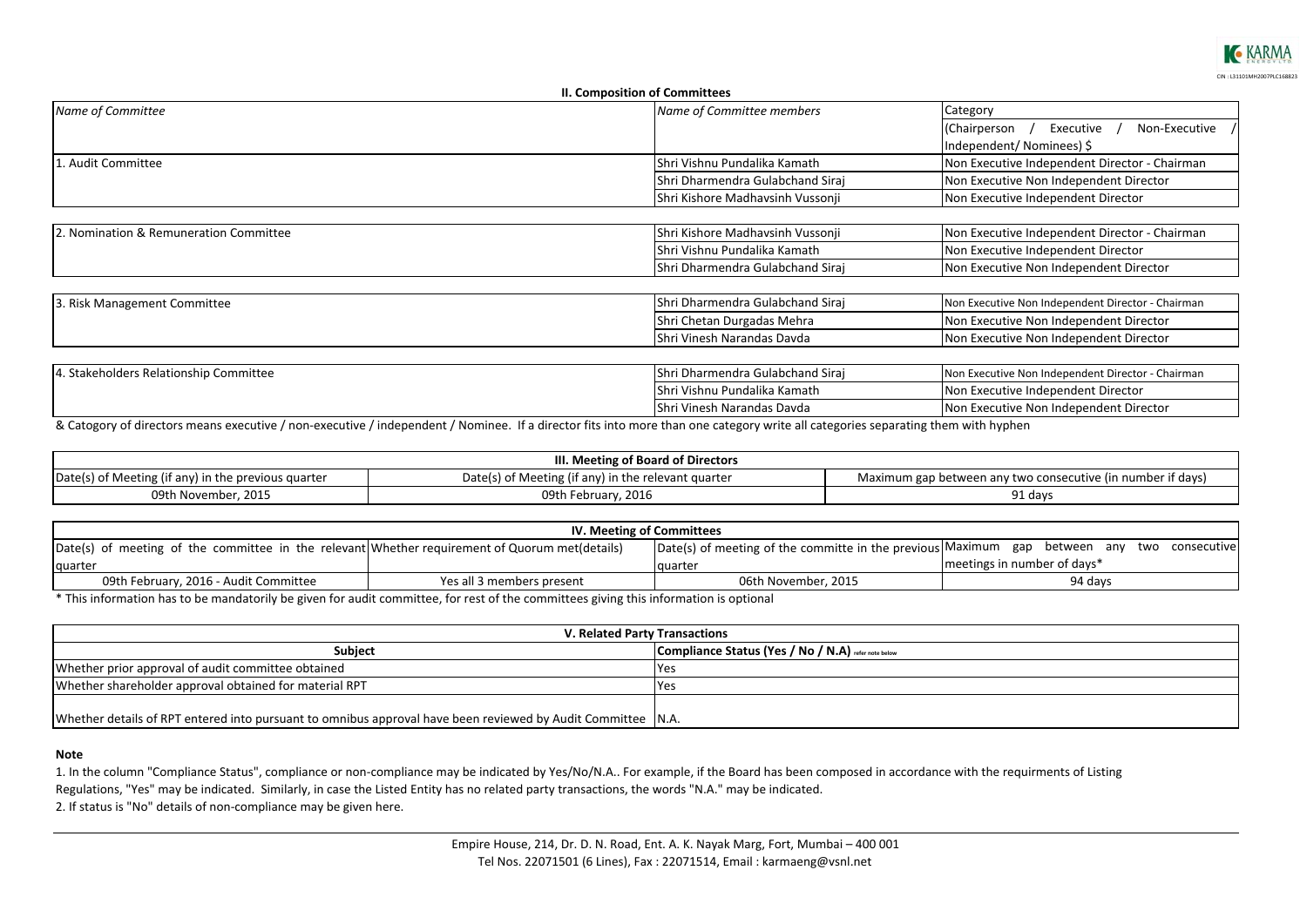#### **VI. Affirmations**

CIN : L31101MH2007PLC168823

**KARMA** 

1. The composition of Board of Directors is in terms of SEBI (Listing obligations and disclosure requirements), Regulations, 2015.

2. The composition of the following committees is in terms of SEBI (Listing obligations and disclosure requirements) Regulations, 2015. a. Audit Committee

b. Nomination & remuneration committee

c. Stakeholders relationship committee

- d. Risk Management Committee (applicable to the top 100 listed entities)
- 3. The committee members have been made aware of their powers , role and responsibilities as specified in SEBI (Listing obligations and disclosure requirements) Regulations, 2015
- 4. The meetings of the board of directors and the above committees have been conducted in the manner as specified in SEBI (Listing obligations and discloure requirements) Regulations, 2015

5. This report and/or the report submitted in the previous quarter has been placed before Board of Directors. Any comments/observations/advice of Board of Directors may be mentioned here :

#### For **KARMA ENERGY LIMITED**

CFO & Company Secretary Place : Mumbai Date : 2nd April, 2016 T V Subramanian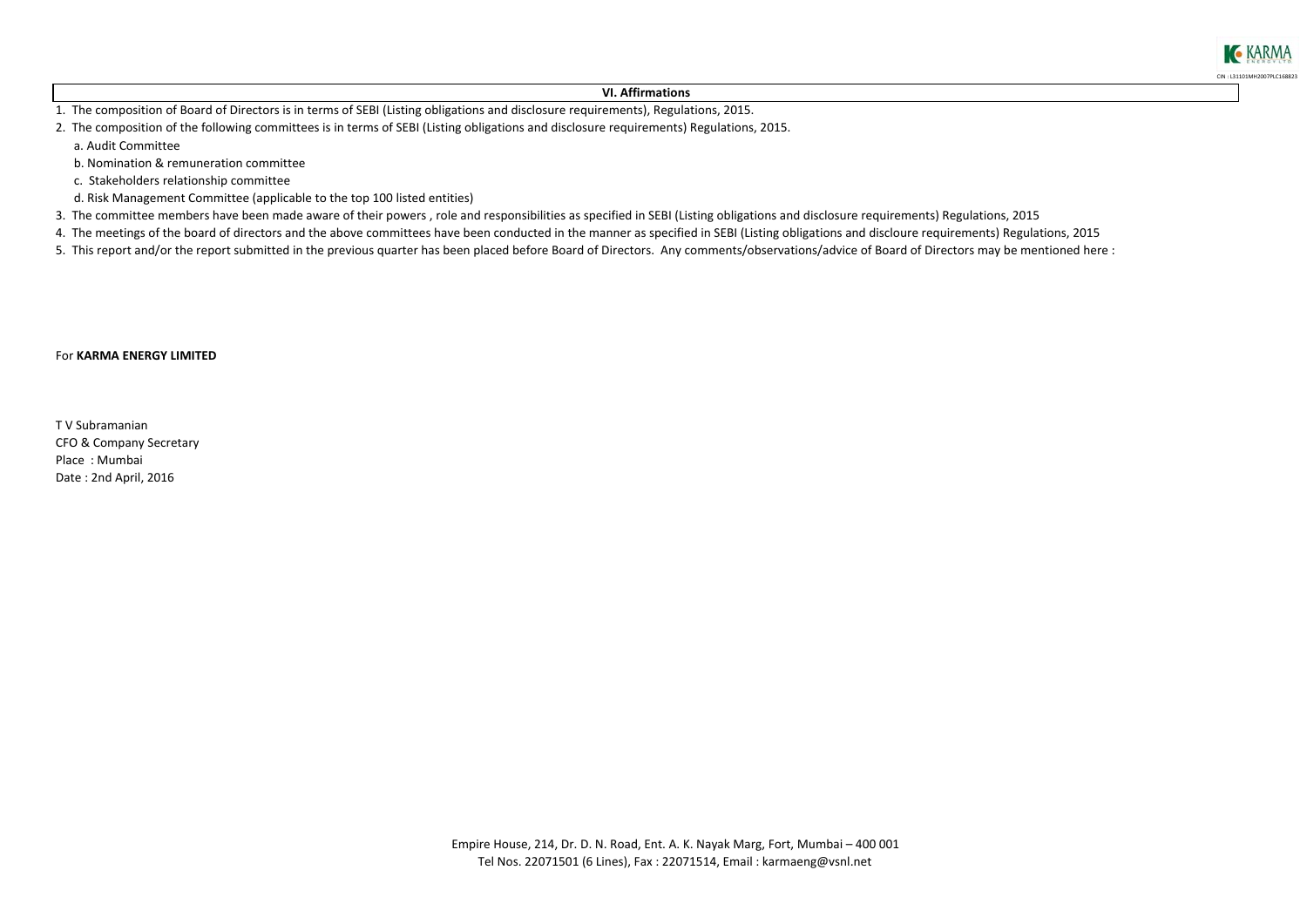

(Corporate Identity Number: L31101MH2007PLC168823)

| Disclosure on website in terms of Listing Regulations                                                                                      |                                |                                  |
|--------------------------------------------------------------------------------------------------------------------------------------------|--------------------------------|----------------------------------|
| <b>Item</b>                                                                                                                                |                                | Compliance status<br>(Yes/No/NA) |
| Details of business                                                                                                                        | Yes                            |                                  |
| Terms and conditions of appointment of independent directors                                                                               | Yes                            |                                  |
| Composition of various committees of board of directors                                                                                    |                                | Yes                              |
| Code of conduct of board of directors and senior management personnel                                                                      |                                | Yes                              |
| Details of establishment of vigil mechanism / Whistle Blower policy                                                                        |                                | Yes                              |
| Criteria of making payments to non-executive directors                                                                                     |                                | Not Applicable                   |
| Policy on dealing with related party transactions                                                                                          |                                | Yes                              |
| Policy for determining 'material' subsidiaries                                                                                             |                                | Yes                              |
| Details of familiarization programmes imparted to independent directors                                                                    |                                | Yes                              |
| Contact information of the designated officials of the listed entity who are responsible for assisting<br>and handling investor grievances |                                | Yes                              |
| Email address for grievance redressal and other relevant details                                                                           |                                | Yes                              |
| <b>Financial results</b>                                                                                                                   |                                | Yes                              |
| Shareholding pattern                                                                                                                       |                                | Yes                              |
| Details of agreements entered into with the media companies and/ or their associates                                                       |                                | Not Applicable                   |
|                                                                                                                                            |                                |                                  |
| New name and the old name of the listed entity                                                                                             |                                | Yes                              |
| <b>Annual Affirmations</b>                                                                                                                 |                                |                                  |
| <b>Particulars</b>                                                                                                                         | <b>Regulation Number</b>       | Compliance status<br>(Yes/No/NA) |
| Independent director(s) have been appointed in terms of specified criteria<br>of 'independence' and / or 'eligibility'                     | 16(1)(b)825(6)                 | Yes                              |
| <b>Board composition</b>                                                                                                                   | 17(1)                          | Yes                              |
| Meeting of Board of directors                                                                                                              | 17(2)                          | Yes                              |
| Review of Compliance Reports                                                                                                               | 17(3)                          | Yes                              |
| Plans for orderly succession for appointments                                                                                              | Yes                            |                                  |
| Code of Conduct                                                                                                                            | 17(5)                          | Yes                              |
| Fees / compensation                                                                                                                        | 17(6)                          | Yes                              |
| Minimum Information                                                                                                                        | 17(7)                          | Yes                              |
| Compliance Certificate                                                                                                                     | 17(8)                          | Yes                              |
| Risk Assessment & Management                                                                                                               | 17(9)                          | Yes                              |
| Performance Evaluation of Independent Directors                                                                                            | 17(10)                         | Yes                              |
| <b>Composition of Audit Committee</b>                                                                                                      | 18(1)                          | Yes                              |
| Meeting of Audit Committee                                                                                                                 | 18(2)                          | Yes                              |
| Composition of nomination & remuneration committee                                                                                         | 19(1)8(2)                      | Yes                              |
| Composition of Stakeholder Relationship Committee                                                                                          | 20(1)8(2)                      | Yes                              |
| Composition and role of risk management committee                                                                                          | Not Applicable                 |                                  |
| Vigil Mechanism                                                                                                                            | 22                             | Yes                              |
| Policy for related party Transaction                                                                                                       | $23(1), (5), (6), (7)$ & $(8)$ | Yes                              |
| Prior or Omnibus approval of Audit Committee for all related party<br>transactions                                                         | 23(2), (3)                     | Yes                              |
| Approval for material related party transactions                                                                                           | 23(4)                          | Yes                              |

## **ANNEXURE II**

## **Format to be submitted by listed entity at the end of the financial year (for the whole of financial year)**

Empire House, 214, Dr. D. N. Road, Ent. A. K. Nayak Marg, Fort, Mumbai – 400 001 Tel Nos. 22071501 (6 Lines), Fax : 22071514, Email : karmaeng@vsnl.net